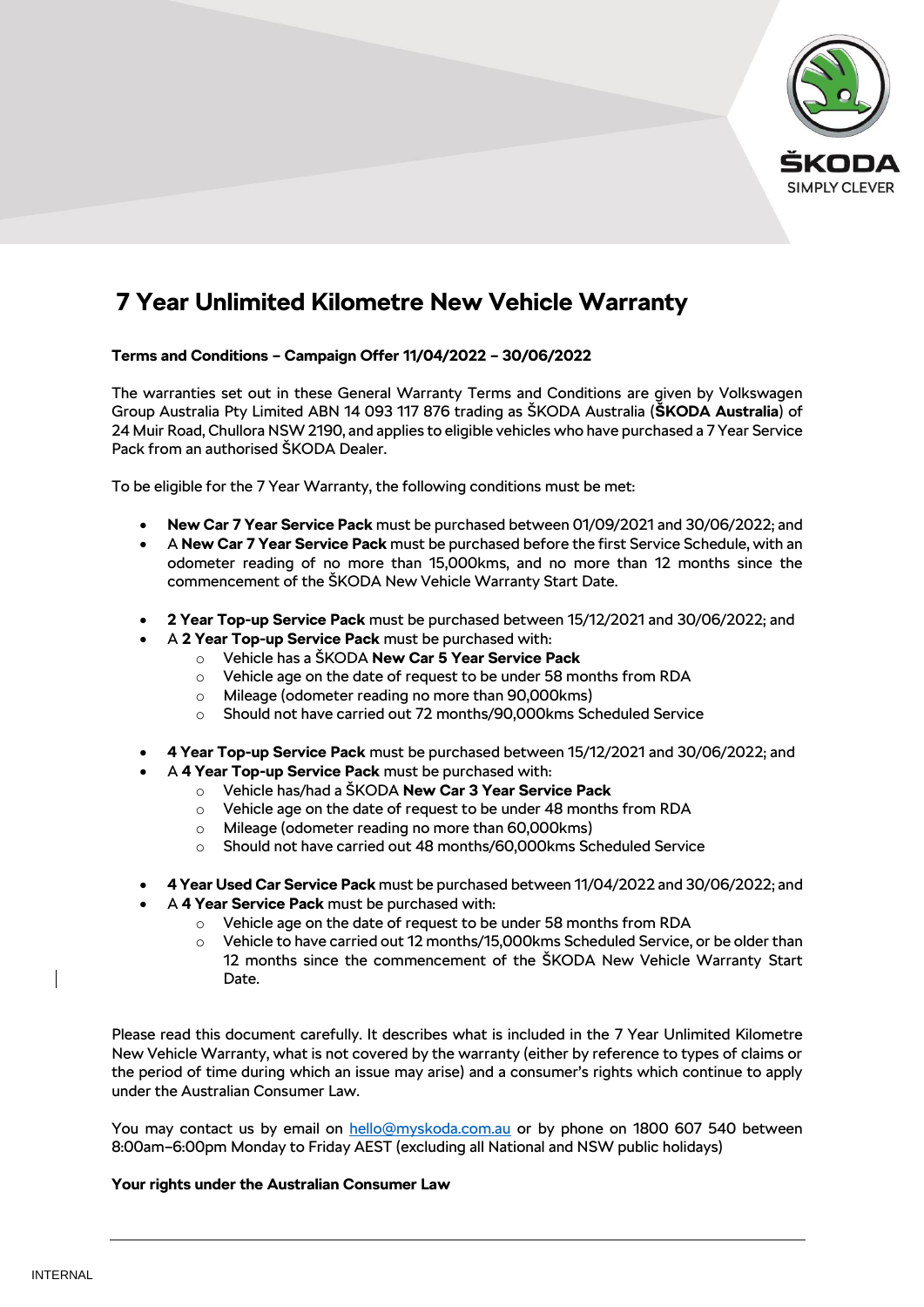

Our goods come with guarantees that cannot be excluded under the Australian Consumer Law. You are entitled to a replacement or refund for a major failure and compensation for any other reasonably foreseeable loss or damage. You are also entitled to have the goods repaired or replaced if the goods fail to be of acceptable quality and the failure does not amount to a major failure.

This document should not be read as excluding, restricting, or modifying your rights and remedies under the Australian Consumer Law (ACL).

In addition to the rights that are available to consumers under the ACL, ŠKODA Australia guarantees that within the relevant warranty periods any part or component of your vehicle that is found to have a defect from manufacture in materials or workmanship will be repaired, replaced or adjusted by an authorised ŠKODA Dealer free of charge (for current dealers and locations please refer to [https://dealers.skoda-auto.com/959/en-AU.](https://dealers.skoda-auto.com/959/en-AU)

The benefits to a consumer given by these warranties are in addition to the other rights and remedies of the consumer under a law in relation to the goods and services to which the warranties relate. A consumer's rights under applicable law prevail to the extent of any inconsistency between these New Vehicle Warranty Terms and Conditions and the law.

## **Warranty information**

The replacement of ŠKODA parts may at times include the use of ŠKODA parts or ŠKODA exchange parts (factory-remanufactured parts) depending on the type of repair and availability of ŠKODA parts. All ŠKODA exchange parts have the same coverage under the New Vehicle Warranty as a new ŠKODA parts.

Any claim in relation to a warranty set out in these New Vehicle Warranty Terms and Conditions should be referred to an authorised ŠKODA Dealer. In order to claim under these warranties, a consumer must, at its own cost, present the vehicle to an authorised ŠKODA Dealer together with the vehicle logbook and collect the vehicle at their expense once notified by the ŠKODA Dealer that the vehicle is ready for collection. A list of all authorised ŠKODA Dealers and their location and contact details may be found at [https://dealers.skoda-auto.com/959/en-AU.](https://dealers.skoda-auto.com/959/en-AU)

The servicing or repair of your vehicle by third parties that are not authorised ŠKODA Dealers will not void your warranties, however, to the extent that any problem arises due to any third party servicing or repairs, ŠKODA Australia reserves the right to request additional information about the work and servicing performed on your vehicle and we will not be liable for failures caused by third parties that are not authorised ŠKODA Dealers.

ŠKODA Australia may cancel all or a portion of a reimbursement given to you under these New Vehicle Warranty Terms and Conditions if the supporting documents that you have provided are insufficient or inadequate or do not match the information provided at the time of repair.

## **Warranty periods**

Your vehicle comes with a New Vehicle Warranty, a Paint Warranty, and a Through Corrosion Warranty in relation to the main steel body structure of the vehicle. ŠKODA genuine parts and accessories also come with separate warranties.

The New Vehicle Warranty is for 7 years with unlimited kilometres. The following exceptions apply: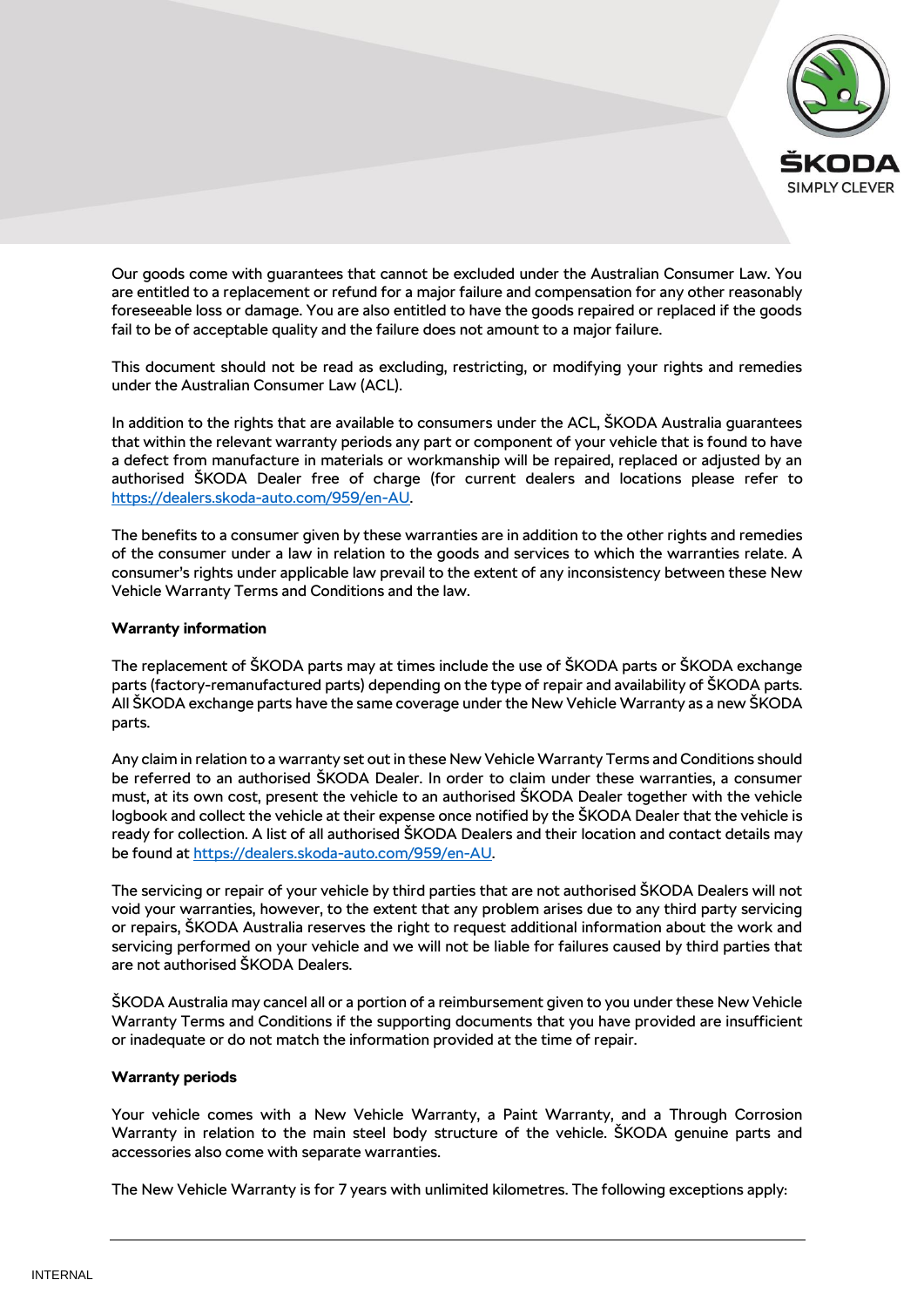

- The Paint Warranty is for 3 years with unlimited kilometres.
- The Through Corrosion Warranty is for 12 years with unlimited kilometres.
- The New Vehicle Warranty for commercial use, including but not limited to those used as a Rental vehicle, Hire Car, Taxi, Courier vehicle, Driving School vehicle, Security vehicle or Bus and Tour vehicles. Vehicles that are/have been used as commercial use vehicles are limited to a 7 Year/150,000 Kilometre Warranty (whichever occurs first).
- Engine starting batteries have a 7 year unlimited kilometre warranty.
- The warranty for ŠKODA genuine parts and accessories fitted:
	- on your new ŠKODA vehicle at the time it is first delivered to you is 7 years unlimited kilometres from the date of delivery; or
	- after your new ŠKODA vehicle has been delivered to you is 2 years unlimited kilometres from the date of purchase.

Unless otherwise specified, these warranties start on the day of delivery of your new SKODA vehicle<sup>1</sup>. It is the responsibility of the ŠKODA Dealer to report the correct delivery date into ŠKODA Australia's systems.

The New Vehicle Warranty, Paint Warranty and Through Corrosion Warranty are in addition to other rights and remedies which you have at law, including under the ACL. Your rights under the ACL are not affected by the expiry of any contractual warranty, including the New Vehicle Warranty, Paint Warranty and Through Corrosion Warranty.

#### **Where to have warranty repairs carried out**

When a warranty repair is required under the New Vehicle Warranty, Paint Warranty or Through **Corrosion** 

Warranty, it is the responsibility of the owner of the vehicle (or the owner's agent) to report the defect to an authorised ŠKODA Dealer (for current dealers and locations please refer to [https://dealers.skoda-auto.com/959/en-AU.](https://dealers.skoda-auto.com/959/en-AU)

All authorised ŠKODA Dealers are able to carry out warranty repairs on all ŠKODA vehicles. All warranty defects must be reported to an authorised ŠKODA Dealer as soon as possible and within a suitable timeframe.

This does not affect any rights that you may have under the ACL to have your vehicle repaired.

#### **What is not covered by the New Vehicle, Paint or Through Corrosion Warranties?**

Where your claim does not fall under the term "defects from manufacture" it will not be covered by the New Vehicle, Paint and Through Corrosion Warranties. This includes claims in relation to:

 $\overline{a}$ 

 $<sup>1</sup>A$  different warranty start date may apply to a Dealer Demonstrator or Service Loan vehicle.</sup>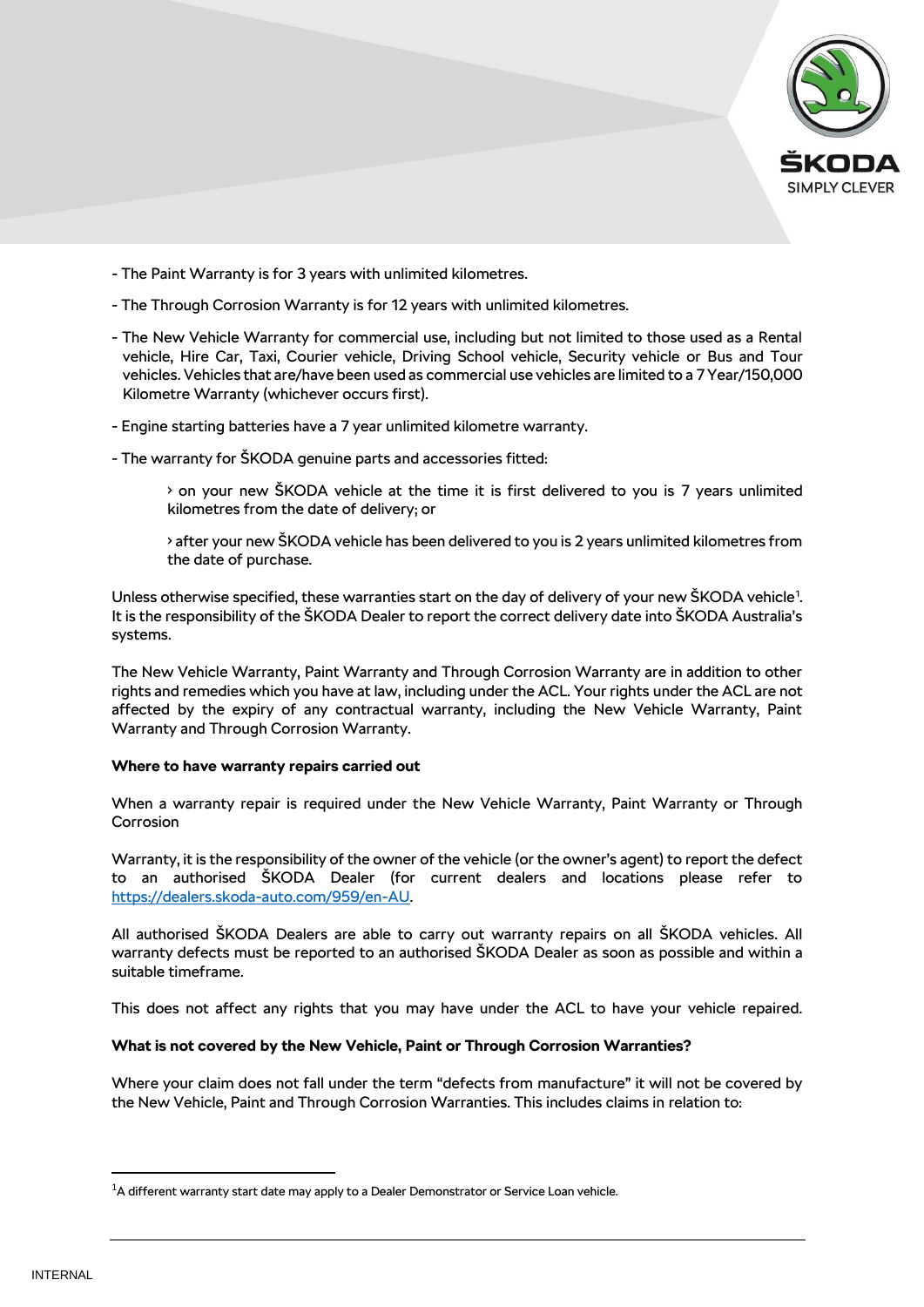

| Car care                     | Failure to maintain and care for your vehicle including the body paint and<br>trim in accordance with ŠKODA Australia's recommendations, including<br>improper maintenance such as the use of incorrect cleaning agents.                                                                                                                                                                                                                                                                                                                                              |
|------------------------------|-----------------------------------------------------------------------------------------------------------------------------------------------------------------------------------------------------------------------------------------------------------------------------------------------------------------------------------------------------------------------------------------------------------------------------------------------------------------------------------------------------------------------------------------------------------------------|
| Damage                       | Any defects resulting from an accident, impact, fire or illegal use or<br>malicious or accidental damage to your vehicle (including damage by a<br>third person).                                                                                                                                                                                                                                                                                                                                                                                                     |
| Environmental                | Any defects resulting from airborne industrial pollutants including acid<br>rain, industrial fall out, salt, sand, stones, tree sap, bird and animal<br>droppings, or windstorm, hail, flood, lighting or other acts of nature.                                                                                                                                                                                                                                                                                                                                       |
| Fuel, oil and Lubricants     | Any defects resulting from (i) the use of inappropriate fuel, oil or<br>lubricants, including the use of the incorrect octane rated fuel; and (ii)<br>dirt or water in fuel, oil, coolant or other fluids.                                                                                                                                                                                                                                                                                                                                                            |
| <b>Misuse</b>                | Any defects resulting from (i) driver negligence, misuse or abuse; (ii)<br>loading or towing beyond the specified load and capacity; (iii) driving the<br>vehicle after the loss of fluid such as coolant, oil, refrigerants to below<br>the levels required in the Owner's Manual or after warning systems have<br>advised the driver to stop the vehicle; (iv) driving the vehicle in off road<br>conditions beyond the designed or intended use of the vehicle; or (v)<br>tampering or disconnection.                                                              |
| Modifications                | (i) Any modifications, dismantling, or other alterations that have not been<br>approved by ŠKODA Australia, and any defect caused by changes to<br>original equipment and the fitment of non-approved parts or<br>accessories; (ii) the changing of ECUs or the upgrading of software<br>within any ECUs in the vehicle relating to any systems; (iii) non-approved<br>rust treatments and paint or fabric protection and window tinting; or (iv)<br>any alterations that have changed the design or performance from that<br>originally supplied by ŠKODA Australia. |
| Motorsport                   | Any parts that have been damaged or affected by any form of<br>motorsport such as racing, speed trialling, track days, hill climbing and<br>rallying or similar activities.                                                                                                                                                                                                                                                                                                                                                                                           |
| Overloading                  | Any defects resulting from the vehicle being subjected to overloading,<br>even if the overloading is only momentary.                                                                                                                                                                                                                                                                                                                                                                                                                                                  |
| <b>Reporting and Repairs</b> | Failure to (i) report warranty defects within a timely manner and have<br>them repaired quickly, including paint and through corrosion repairs; or<br>(ii) have the vehicle repaired promptly and in accordance with the<br>manufacturer's recommendations following an accident or other<br>damage, or after a defect becomes known or suspected.                                                                                                                                                                                                                    |
| Servicing                    | (i) Failure to have your vehicle serviced within the times required and<br>recommendations of ŠKODA Australia or; (ii) damage caused to your<br>vehicle by repairers who are not ŠKODA Dealers.                                                                                                                                                                                                                                                                                                                                                                       |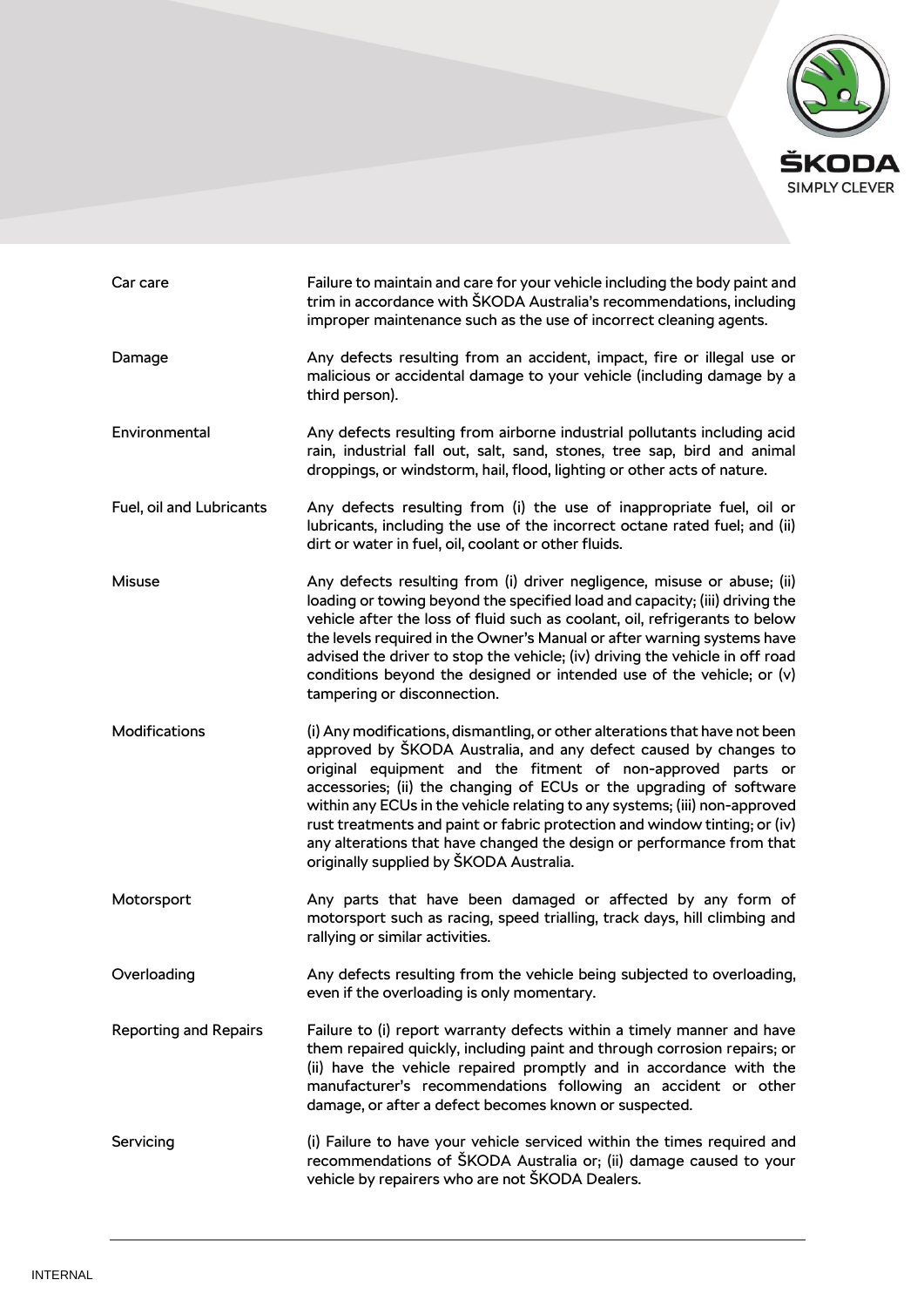

Tyres **Any claims in relation to tyres.** Note: Tyres may be covered by warranties offered by individual tyre suppliers. Your authorised ŠKODA Dealer may be able to assist you with claiming this warranty from the supplier. If a tyre is found to be defective within the New Vehicle Warranty period, it will be assessed on the nature of the defect and the percentage of wear incurred. Where tyres are covered by a warranty, the warranty may not be the same length as the New Vehicle Warranty. Wear and tear Any parts and accessories that wear out as part of their normal operation (e.g. clutch linings, brake discs and pads, brake linings, wiper blades, globes of all types (excluding bi xenon and LED), fuses, trims, diesel particulate filters, catalytic converters, all belts, tyres, spark and glow plugs, shock absorbers, wheel bearings, and ball joints, filters, fuses, dry cell batteries, satellite navigation update discs, textile and rubber floor mats, gas struts, cargo liner, tub liner and all other parts and accessories of your vehicle that have been subject to normal wear and tear.

## **What the customer must pay for under the New Vehicle Warranty**

In order to have the benefit of the New Vehicle Warranty, you are obliged to have your vehicle serviced in line with the recommendations set out in the Owner's Manual. If an incident occurs when a service should have been carried out, the incident may not be covered under this contractual warranty.

The New Vehicle Warranty does not cover the costs of routine maintenance of your vehicle or other consequential losses. These costs include:

- a) prescribed maintenance and service adjustments to your vehicle and parts or fluids used in connection with these;
- b) normal maintenance including adjustments (front axle, wheel alignment etc.), periodic servicing, cleaning or replacement of oil, air, fuel, and particle and passenger compartment filters;
- c) wheel alignments and wheel balancing and other adjustments relating to normal wear and tear;
- d) costs associated with arranging alternative transport (e.g. rental cars);
- e) driveability concerns or vibrations related to the normal operation of the vehicle, damage such as fading and the alteration or deformation of parts due to their normal ageing process, noises related to operation of the vehicle, and deterioration such as discolouration;
- f) damage to DVD/navigation units caused by misuse or using copied CDs or DVDs; and
- g) any of the items listed above under "What is not covered by the New Vehicle, Paint or Through Corrosion Warranties?" which are defects from manufacture.

#### **Paint and Through Corrosion Warranties**

Paint and Through Corrosion Warranty defects must be reported to an authorised ŠKODA Dealer as soon as possible and within a reasonable timeframe. These repairs may require the vehicle to be